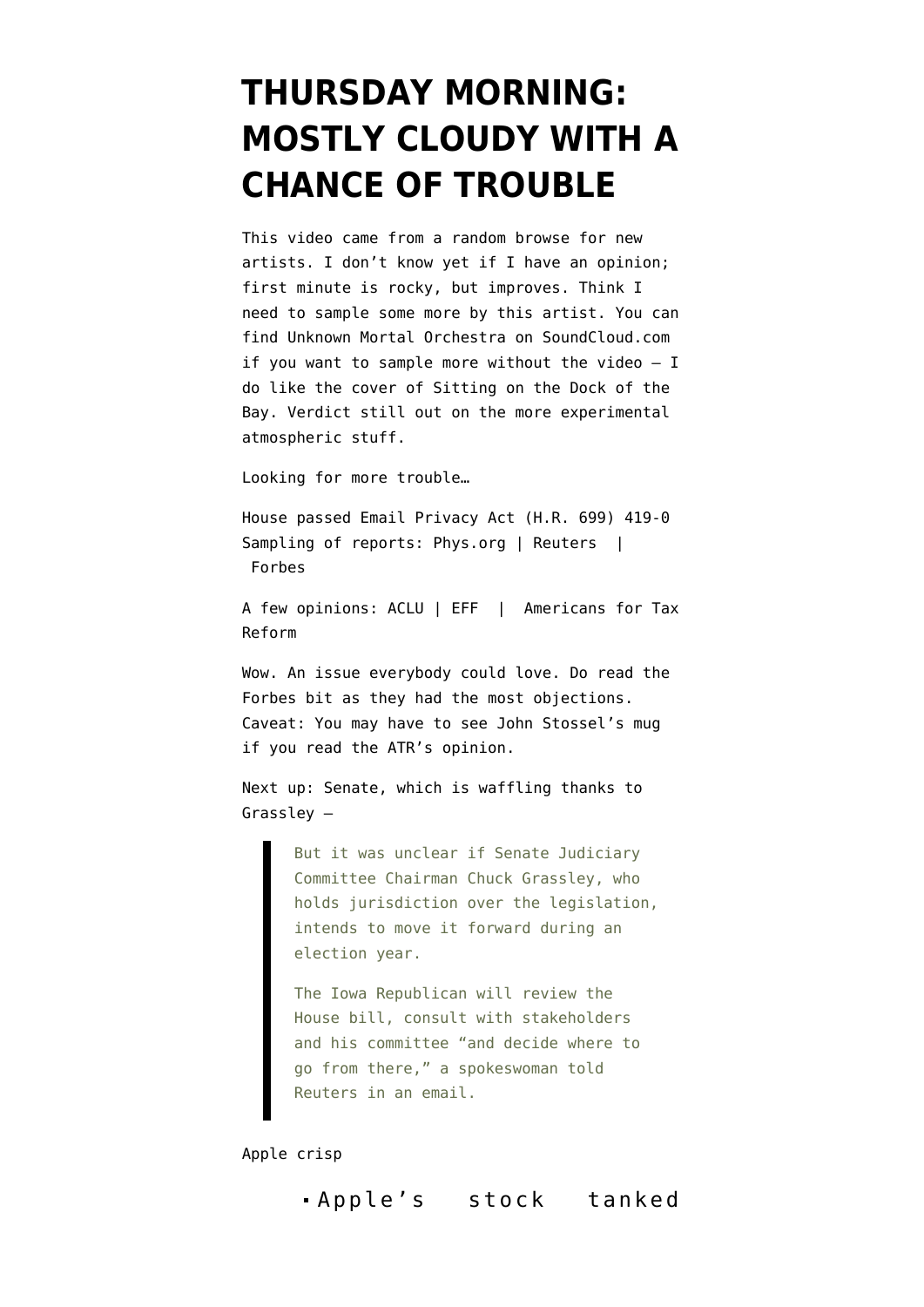[yesterday](http://www.bloomberg.com/news/articles/2016-04-27/apple-suppliers-fall-after-forecast-for-slowing-iphone-sales) falling 7% in response to a drop in demand for iPhones; Apple suppliers likewise took a hit. Come on, there's a finite number of smartphone users, and the limit must be reached some time. Shouldn't have rattled the market so much — not like the market didn't notice China's market woes and subsequent retrenchment of purchasing over the last 6 months, too.

- FBI said it [wouldn't](https://www.theguardian.com/technology/2016/apr/27/fbi-apple-iphone-secret-hack-san-bernardino) [disclose](https://www.theguardian.com/technology/2016/apr/27/fbi-apple-iphone-secret-hack-san-bernardino) the means by which a "grey hat hacker" cracked the San Bernardino shooter's work-issued iPhone 5c. Wouldn't, as in couldn't, since the FBI didn't acquire intellectual property rights to the method. Hmm.
- coincidentally, FBI [notified](http://www.reuters.com/article/us-apple-encryption-fbi-disclosure-idUSKCN0XO00T) [Apple of a vulnerability](http://www.reuters.com/article/us-apple-encryption-fbi-disclosure-idUSKCN0XO00T) in older iPhones and Macs, though an unnamed source said the problem had already been fixed in iOS9 and in Mac OS C El Capitan. Nice of FBI to make an empty gesture validate the problem.
- And because I mentioned it, [Apple Crisp.](http://www.chowhound.com/recipes/apple-crisp-with-oatmeal-streusel-11416) I prefer to use Jonathans and Paula Reds in mine.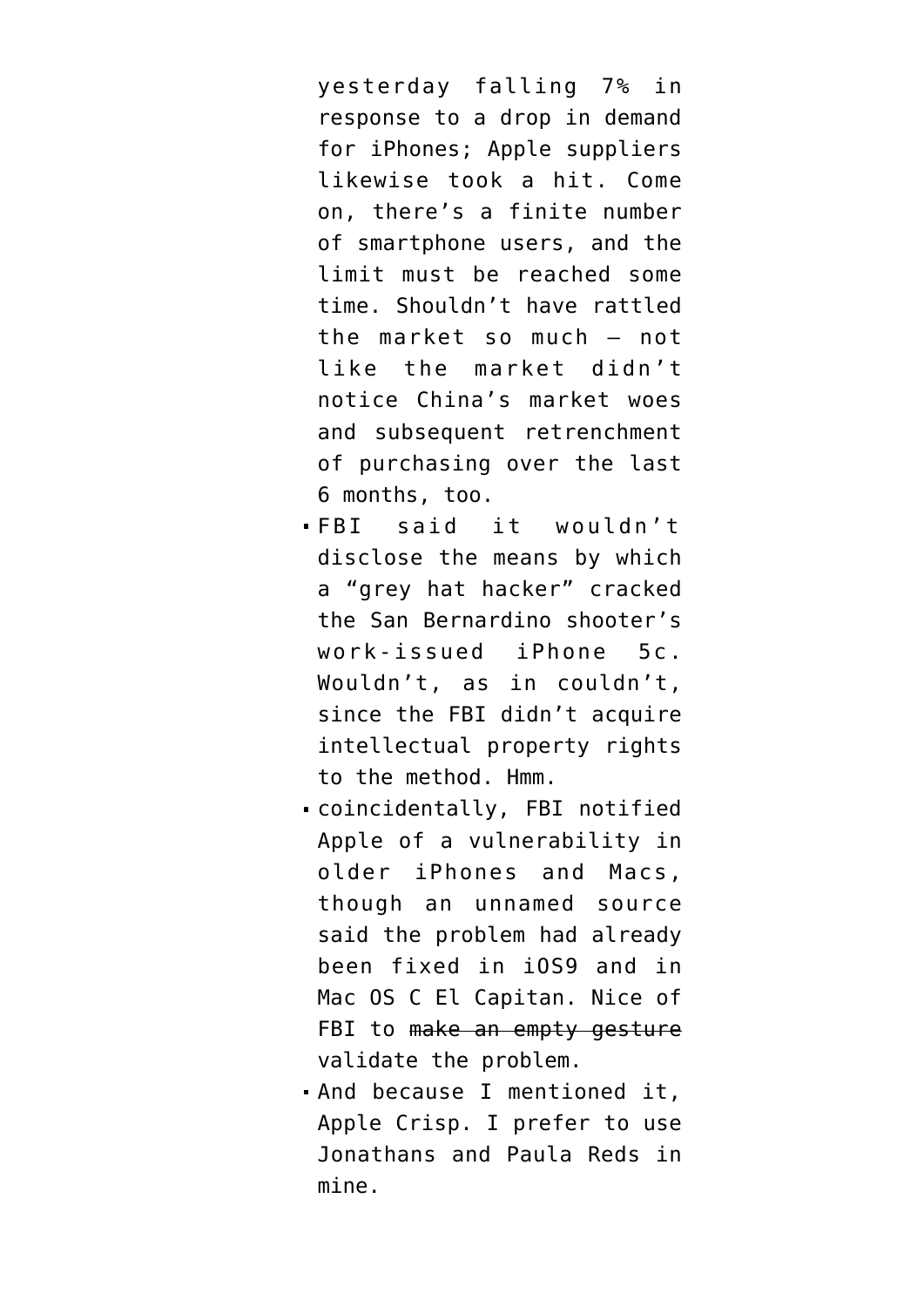- The Gundremmingen nuclear power plant in Bavaria [found](http://www.spiegel.de/netzwelt/web/grundremmingen-computervirus-im-atomkraftwerk-entdeckt-a-1089248.html) [malware in computers added](http://www.spiegel.de/netzwelt/web/grundremmingen-computervirus-im-atomkraftwerk-entdeckt-a-1089248.html) [in 2008](http://www.spiegel.de/netzwelt/web/grundremmingen-computervirus-im-atomkraftwerk-entdeckt-a-1089248.html), connected to the fuel loading system. Reports say the malware has not posed any threat, though an investigation is under way to determine how the plant was infected. Not many details in German media about this situation timing and method of discovery aren't included in news reports.
- A report by Reuters says the [malware was identified](http://www.reuters.com/article/us-nuclearpower-cyber-germany-idUSKCN0XN2OS) and includes "W32.Ramnit" and "Conficker" strains. The same report implies the malware may have been injected by devices like USB sticks found in the plant, though the report does not directly attribute the infection to them.
- BONUS: Reuters quoted cybersecurity expert Mikko Hypponen of F-Secure about the nuclear plant's infection — but Hypponen elaborated on the spread of viruses, saying that

he had recently spoken to a European aircraft maker that said it cleans the cockpits of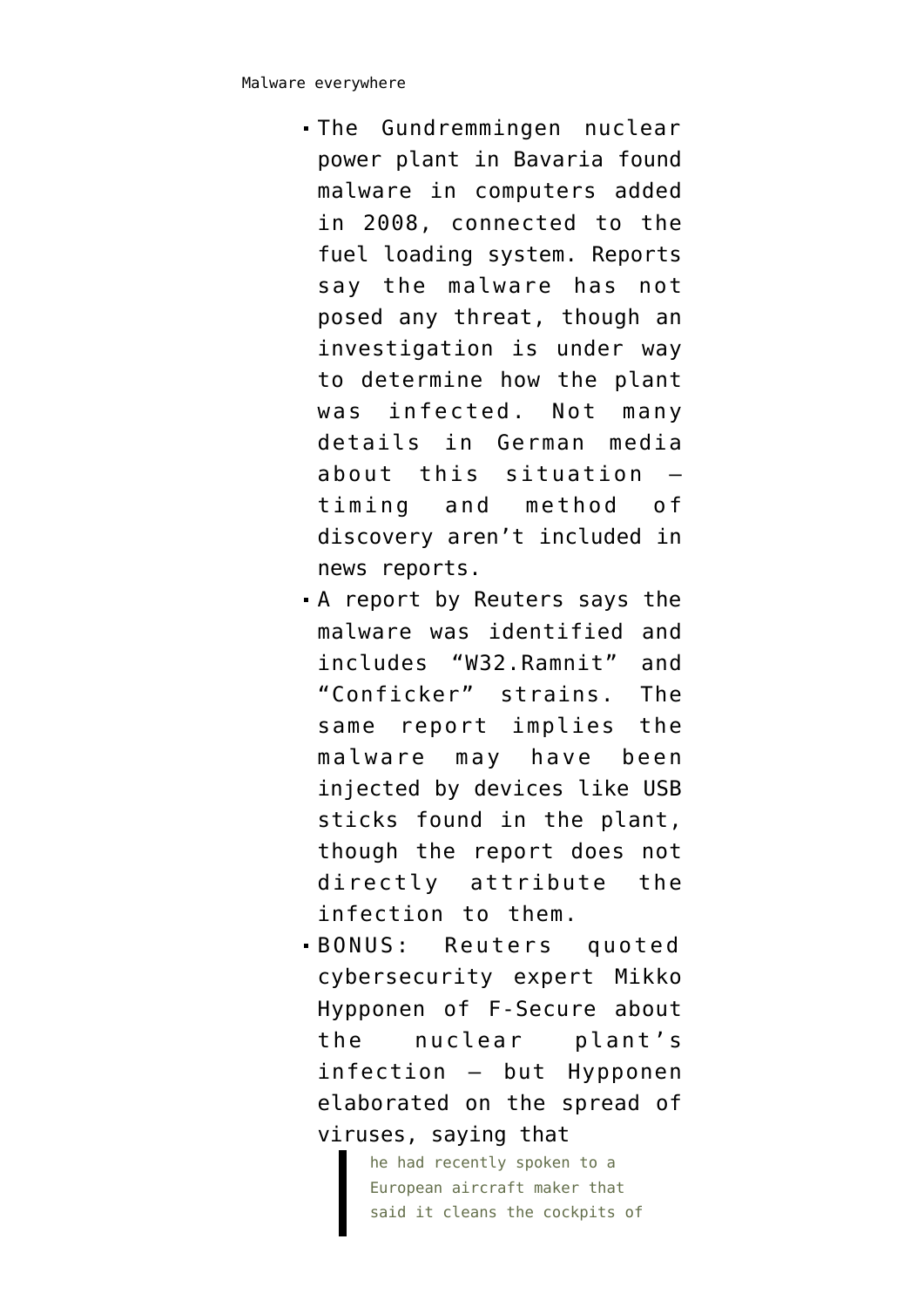its planes every week of malware designed for Android phones. The malware spread to the planes only because factory employees were charging their phones with the USB port in the cockpit.

Because the plane runs a different operating system, nothing would befall it. But it would pass the virus on to other devices that plugged into the charger.

Pretty sure Reuters hadn't counted on that tidbit.

Give their report on Gundremmingen's infection, it's odd that Reuters' op-ed on the state of nuclear safety post-Chernobyl [made](http://blogs.reuters.com/great-debate/2016/04/25/the-next-chernobyl-may-be-intentional/) [zero reference to](http://blogs.reuters.com/great-debate/2016/04/25/the-next-chernobyl-may-be-intentional/) [cybersecurity](http://blogs.reuters.com/great-debate/2016/04/25/the-next-chernobyl-may-be-intentional/) of nuclear facilities.

## Miscellania

- Online gaming community Minecraft "Lifeboat" [breach](http://www.networkworld.com/article/3061206/security/7-million-accounts-compromised-via-lifeboat-hack-a-minecraft-pocket-edition-community.html) [exposed 7 million accounts](http://www.networkworld.com/article/3061206/security/7-million-accounts-compromised-via-lifeboat-hack-a-minecraft-pocket-edition-community.html) (NetworkWorld) — Minecraft took its tell notifying users because it says it didn't want to tip off hackers. Wonder how many of these accounts belonged to minors?
- On the topic of games, feckless Sony [leaks like a](http://www.forbes.com/sites/erikkain/2016/04/26/the-five-best-theories-about-call-of-duty-infinite-warfare) [sieve again,](http://www.forbes.com/sites/erikkain/2016/04/26/the-five-best-theories-about-call-of-duty-infinite-warfare) tipping off new